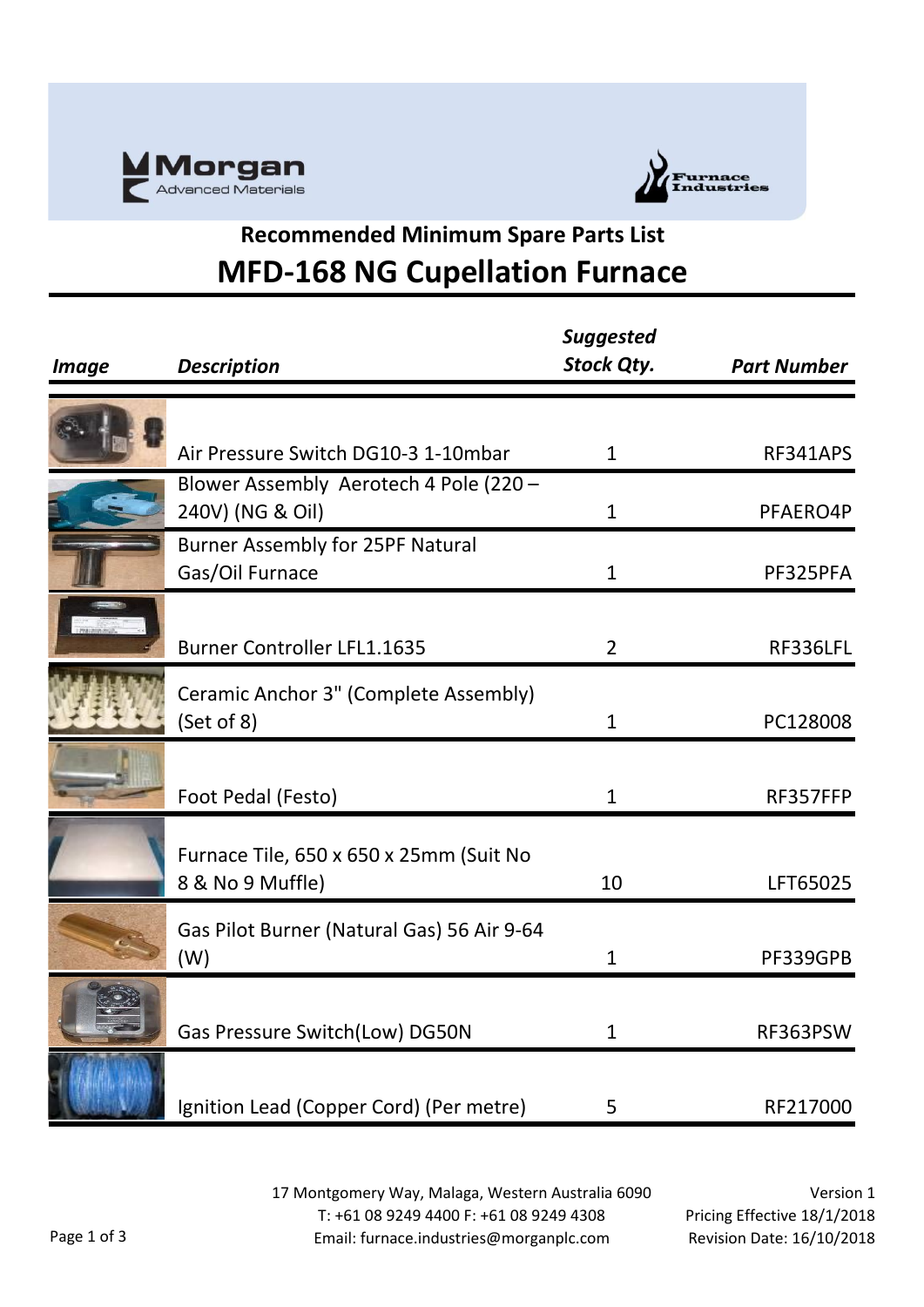



## **Recommended Minimum Spare Parts List MFD-168 NG Cupellation Furnace**

| <b>Image</b>          | <b>Description</b>                   | <b>Suggested</b><br><b>Stock Qty.</b> | <b>Part Number</b> |
|-----------------------|--------------------------------------|---------------------------------------|--------------------|
|                       |                                      |                                       |                    |
|                       | Ignition Transformer, TC1LVCA        | $\mathbf{1}$                          | RTC1L926           |
|                       |                                      |                                       |                    |
|                       | Muffle No 8. (Suit MF-168 & EMF-H)   | $\overline{2}$                        | <b>FMUFFLW8</b>    |
|                       |                                      |                                       |                    |
|                       | Solenoid Valve, Pilot (NG) DIN Plug  | $\mathbf{1}$                          | <b>RF210FF7</b>    |
|                       |                                      |                                       |                    |
|                       | Spark Plug (Igniter) (NG & Oil)      | $\overline{2}$                        | RF338SPI           |
| <b>ALENTERMANYOLO</b> |                                      |                                       |                    |
|                       | Speed Controller ABB 0.75KW          | $\mathbf{1}$                          | <b>RF37775C</b>    |
|                       | Superwool Ceramic Fibre Blanket 25mm |                                       |                    |
|                       | 7.6m x 610mm                         | $\mathbf{1}$                          | JB128025           |
|                       |                                      |                                       |                    |
|                       | Temperature Controller RKC100CB      | $\mathbf{1}$                          | RF381RKC           |
|                       | Thermocouple Element, 230mm plus     |                                       |                    |
|                       | 75mm, Type "K"                       | 6                                     | PC101LCF           |
|                       | Thermocouple Sheath (Inner) 250 x    |                                       |                    |
|                       | 10mm                                 | 4                                     | RC102CFE           |
|                       | Thermocouple Sheath (Outer) 250 x    |                                       |                    |
|                       | 15mm                                 | 4                                     | <b>RC103CFE</b>    |